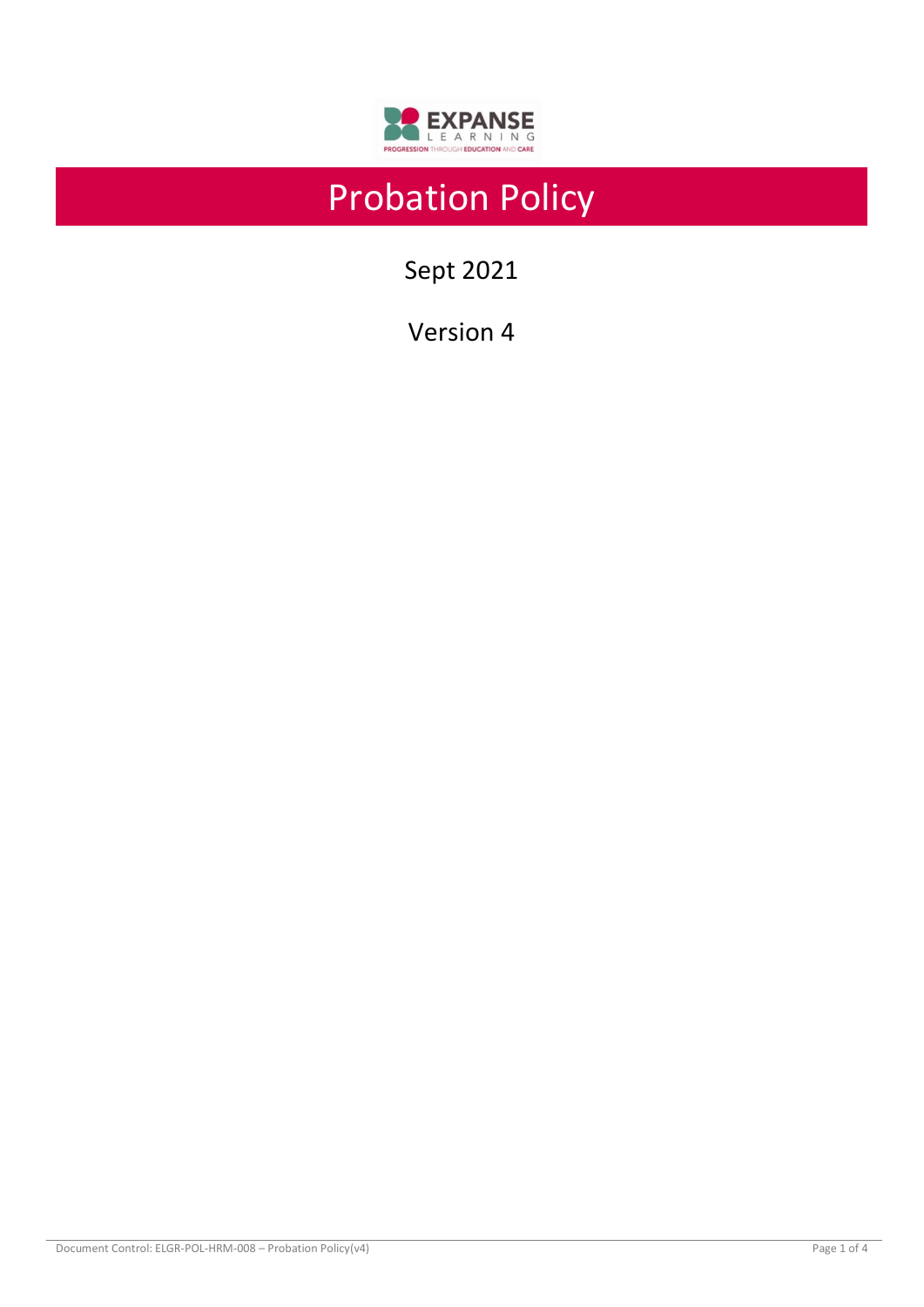## **1. Scope**

This policy applies to all newly appointed employees, whose terms and conditions of employment state that their appointment is subject to a probationary period. This includes teaching employees, officers, professional and support employees. The length of the probation period will be stated in the terms and conditions of employment, is detailed in the relevant procedure and is dependent on the skills and competencies required for the role.

In cases where an employee has been redeployed to another role within Expanse Learning, a trial period will be a more appropriate method of ensuring that the redeployment is satisfactory to both the individual and the department. Where this situation arises guidance can be found in the Redeployment Policy and from Shared Services.

Employees on probation will not be subject to the performance review process until such time as their probation period is successfully completed. Employees who have successfully passed probation in one role at Expanse Learning who then move to a different role will not be subject to a further, formal probation process in their new role. It will still be necessary to ensure that an effective induction for the new member of staff is carried out, that objectives are set and that their performance is reviewed etc.

### **2. Policy Statement**

Expanse Learning recognises that a supportive and developmental probation process is vital in providing the appropriate level of support and training for new members of staff on commencement of their employment. The following probation procedures are available providing guidance on the implementation of the policy.

# o **Probationary Plan** *(DatabridgeMIS Event: (Group) – Employee Probation Plan)*

The relevant procedure should be read in conjunction with the policy.

# **3. Aims**

The policy aims:

- $\circ$  To ensure that the probation process is undertaken for all employees and is applied in a fair and consistent manner, within a supportive framework and in line with employment legislation
- $\circ$  To ensure Expanse Learning is provided with an opportunity to assess the skills, conduct, capability and attendance of new staff before deciding whether or not to confirm their appointment
- o To identify the link between induction, probation and developmental processes and emphasise the need for all to underpin the support and development of a new member of staff

### **4. Probationary Plan**

Expanse Learning aims to secure equality of opportunity in all its activities, and in this respect, the probation process must be objective, clear, transparent and free from discrimination. The probation process should work alongside the induction process to help create a positive and supportive working environment, allowing new employees to settle into the organisation and learn the key elements of the job within a reasonable and realistic timescale

During their probation, new employees will be made aware by their line manager of the performance standards expected of them and will be given support, training and feedback necessary to achieve these standards. Clear, comprehensive and accurate records of probation review meetings should be maintained, including how standards are set, what methods are used for measuring them and what timescales are given for reaching them. A Probationary Plan Form is provided for this purpose. Induction materials may be used to inform the initial probation review meeting i.e. the job description and the policies and procedures to be followed

In circumstances where problems arise during a period of probation, the line manager should raise these with the employee in a timely manner, and the employee must be given an opportunity to respond to any concerns. Line managers should discuss the action required by the employee to address the problem and where necessary give clear, unambiguous warnings if standards are not met

Employees have the right to be accompanied by a colleague or trades union representative at any formal meetings held to address serious performance issues that have arisen during probation. Documentation relating to staff will be treated confidentially and related documentation will be subject to the provisions of the Data Protection Act 2018 (DPA) as appropriate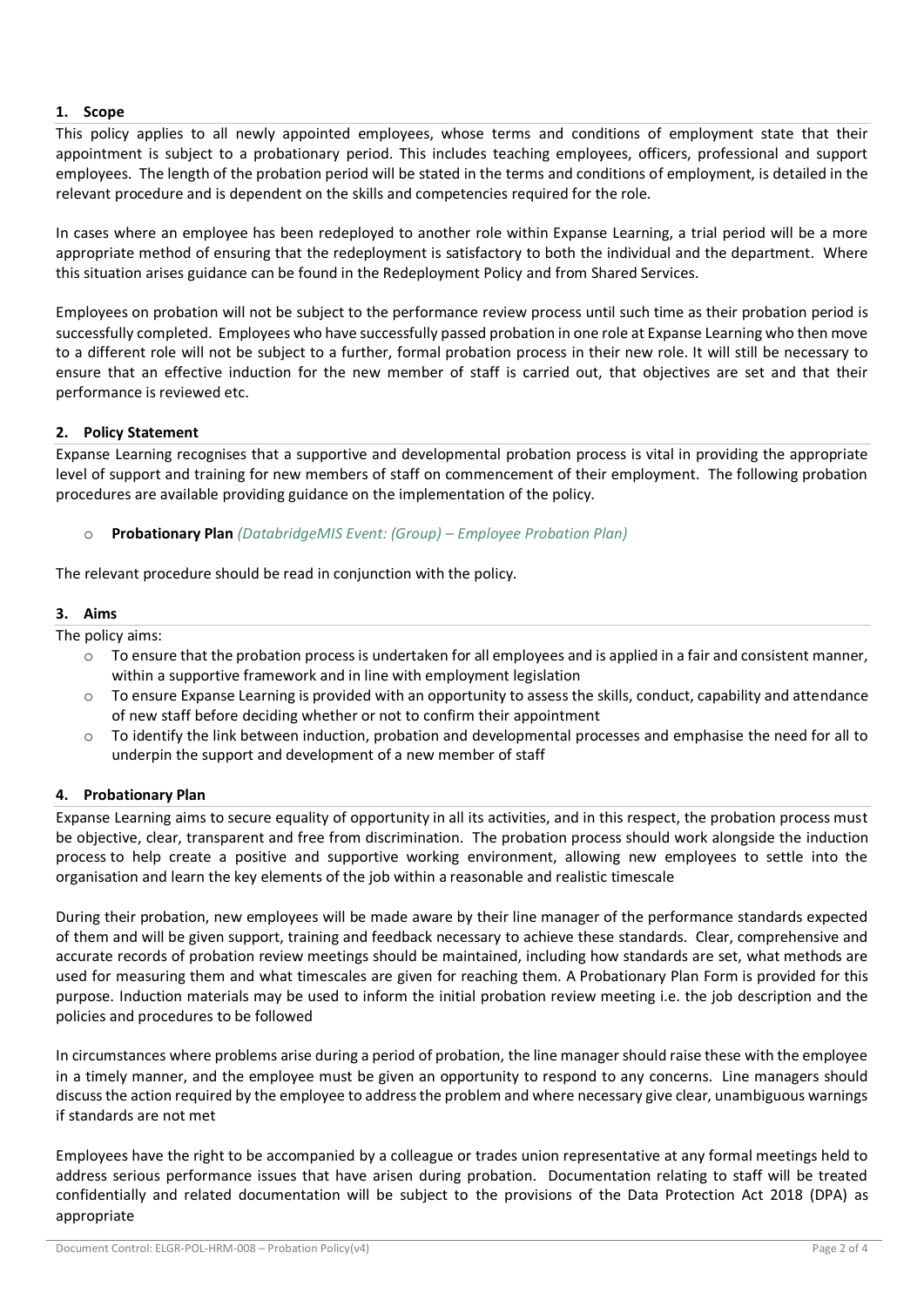#### **5. Monitoring and review**

*5*

Application of the policy will be monitored by Shared Services. This policy will be reviewed after a period of 12 months.



*4* 01/09/2021 Policy Reviewed 31/08/2022